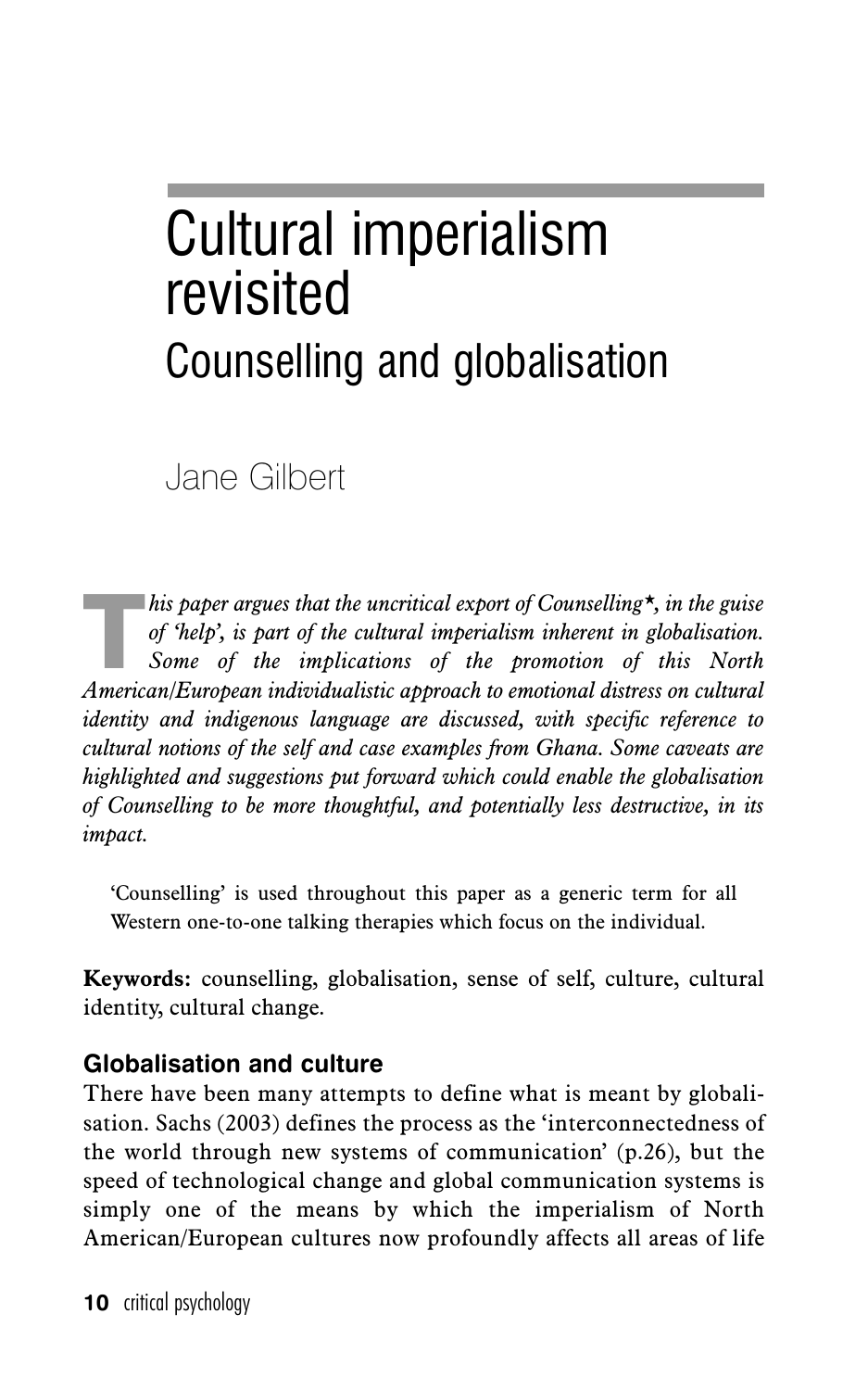worldwide – culture, language, politics, economics – through the promotion of capitalism, consumerism and the market-driven policies of structural adjustment programmes. Globalisation has even been described as the development of a 'global village' in an attempt to make the process sound more benign, but at the heart of globalisation is not only a relentless drive towards cultural sameness/universalism which disregards and disrespects cultural and language diversity, but also the inhumanity of a profit- and materialism-driven ideology which exploits poorer countries to support the consumer lifestyle of North American/European culture. Economic growth is put forward as the recipe for 'progress', but some of the effects of globalisation on people in less powerful countries, and on the environment, have been catastrophic.

Globalisation affects all areas of life, including approaches to mental distress, and this paper argues that the global spread of Counselling, a framework for helping others which is specific to North American/European culture, is also part of the cultural imperialism inherent in this process.

# **Counselling as a cultural export**

The process of socialisation provides a child with the fundamental assumptions by which s/he makes sense of human experience, and always includes implicit value systems, attitudes, and ways of *perceiving and understanding*. Each culture also provides its members with a conceptual framework for making sense of illness and emotional distress and suggesting ways of healing which make sense within that cultural framework. Thus, any understanding of emotional distress is always embedded within a particular society's ways of making sense of the world (Gilbert, 1999).

Counselling and individual therapy are now almost universally accepted in Western cultures as effective and appropriate for emotional healing. Counselling has even been described as the new religion (Williams and Irving, 2001) and, in common with the missionary zeal of the colonial era, the promotion of Counselling can often have evangelical tones. It is now, sometimes with that evangelical fervour, 'exported' as part of international aid programmes to many countries in the world. Thus Counselling is now being offered to, and experienced by, those whose cultural backgrounds are very different from the culture in which such an approach to helping others was initially developed.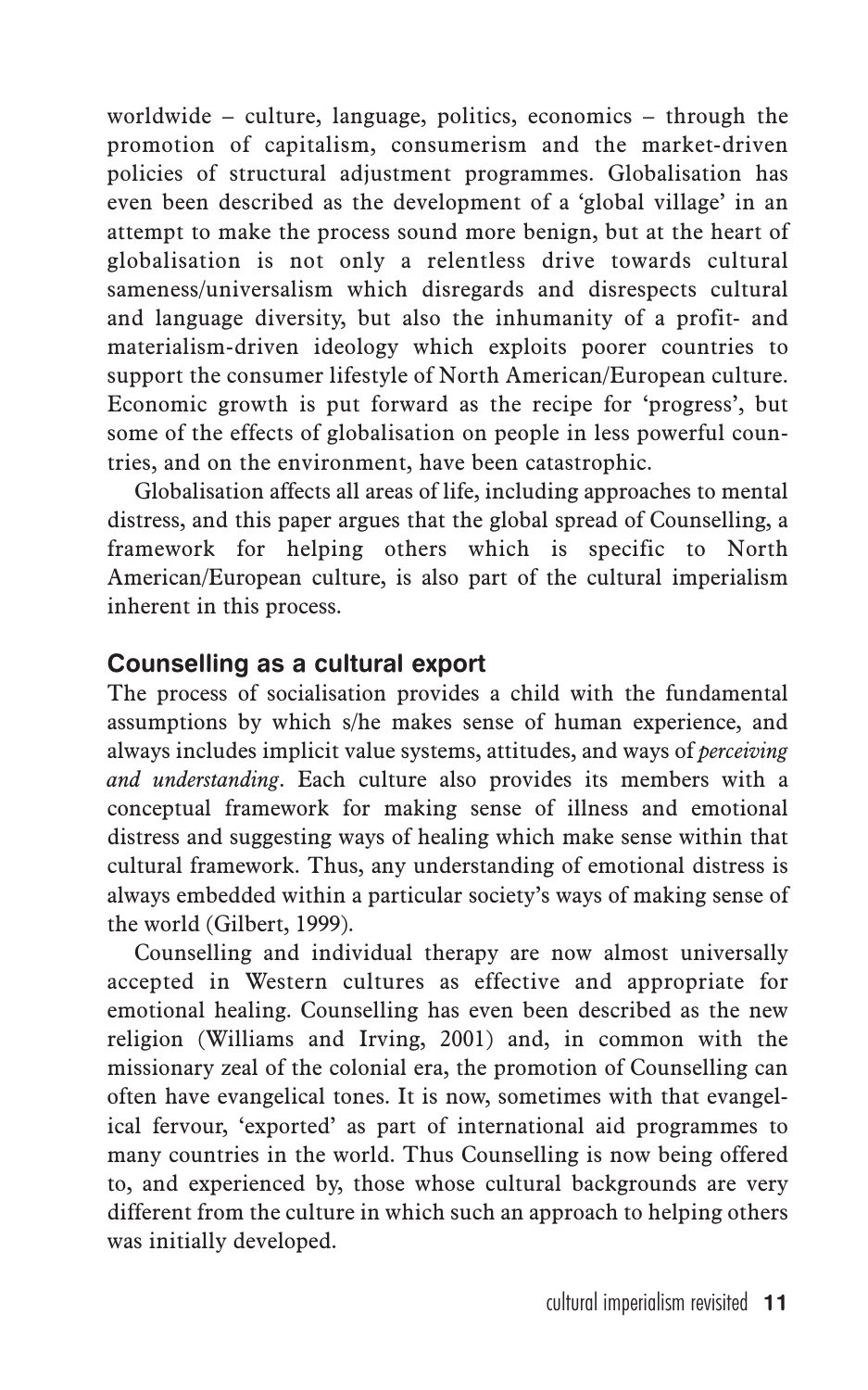# **Counselling, the self and psychological well-being**

Why is the export of Counselling problematic? The theoretical assumptions underlying Counselling/therapy are based on models of human nature, emotional distress and healing which stem directly from the implicit cultural assumptions about the 'self' within North American/European cultures. It is recognised that 'self' is a difficult concept to define, but the notion of the 'self' is fundamental to all Counselling theories and Counselling practice  $-$  the 'self' as in the client's inner world, and also the 'self' in relation to the personal skills and self knowledge of the Counsellor. It is often forgotten that there are other modes of selfhood other than the individualism assumed in Western culture.

The development of self is always simultaneously both individual and social (we come to know ourselves, and develop different parts of ourselves through our interaction with others). Thus, in understanding someone's experience of self, it is crucial to be fully aware of the implicit cultural assumptions held by that person's culture about both the individual inner self and the relationship between self and others, especially regarding separation or connection with others. These assumptions affect the socialisation and sense of self of every child and profoundly determine the nature of an individual's internal experience, including thinking, feeling and reasons for actions (Markus and Kitayama, 1991).

# **Individualism**

North American/European cultures assume that the self is predominantly individual. Although social conformity is powerful, particularly through the influence of the media and consumerism, in terms of the self, discovering and expressing unique inner attributes and fulfilling one's own needs are seen as primary. Philosophically this is rooted in the dualistic tradition characteristic of Western thinking, in which the self is viewed as separate from objects and from the natural world.

An *individualistic* view of self values separateness and independence, and emotional maturity is characterised by the capacity to express one's own views and opinions. Children are socialised to think of and experience themselves as individual and separate – 'We teach the child that there is a self that is in control of his/her actions.' (Searle-White, 2001, p. 69). Thus, behaviour is organised and made meaningful predominantly by reference to one's own *internal* repertoire of thoughts, feelings and actions. Relating to others and social networks are important, but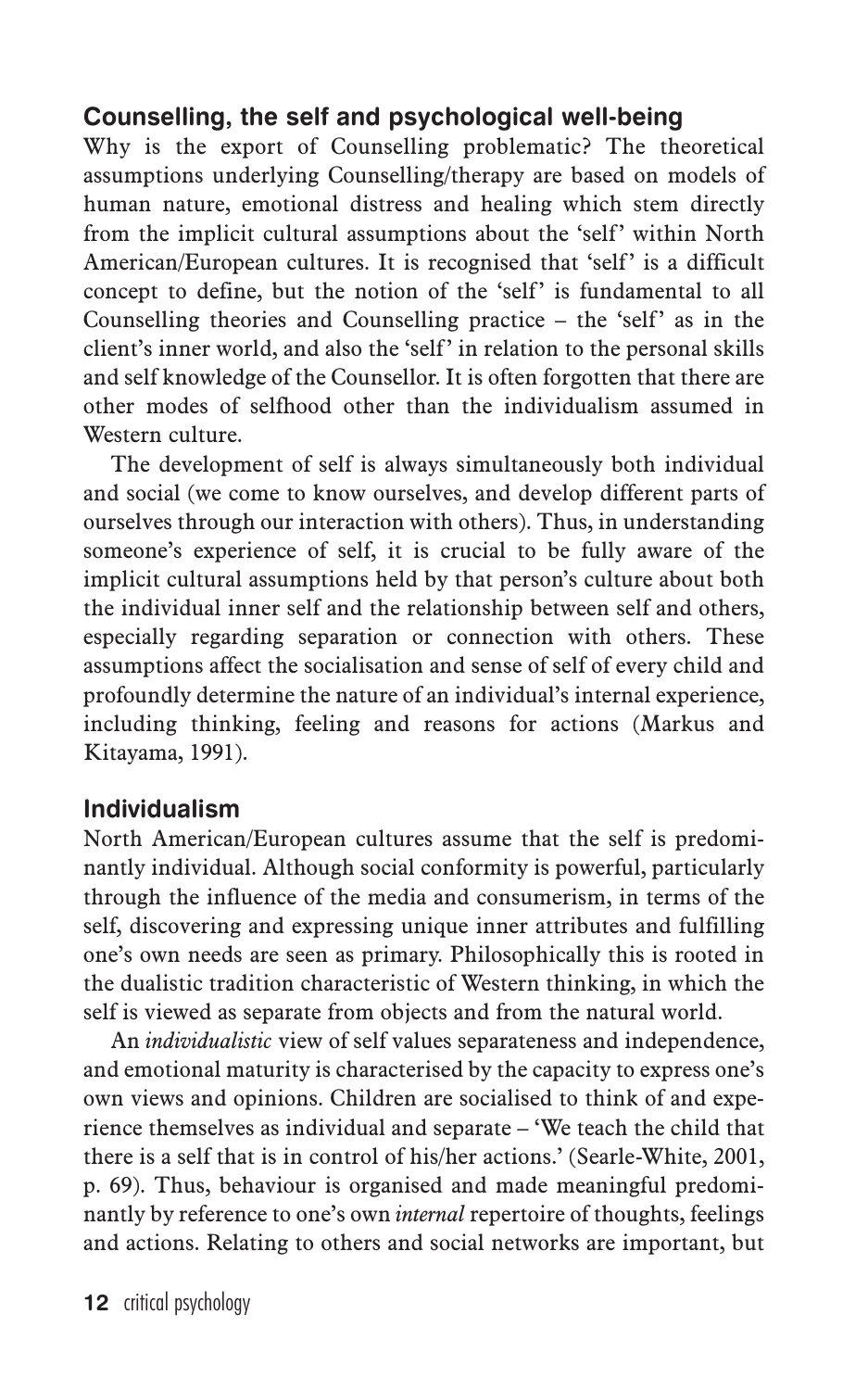primarily as ways of reflecting the self, or as sources that can verify and affirm the inner core of the individual.

# **The self in interrelationship**

In contrast, other cultural traditions, such as those in Japan, China, and Africa, socialise their children to prioritise connections and interrelationship with others as the basis of psychological well-being. Philosophically, the notion of the self in interrelationship is linked to cultural traditions in which the person is thought to be of the same substance as the rest of nature. Thus persons are only parts of a greater social whole and cannot be understood separately from it. 'What dominates the entire life and world view (of Africans) is not the individual just there, but the community, society or group to which he/she belongs. It becomes a self-evident truth that the community determines a lot of what life is, of what the individual makes of it, and the values that each individual adopts and realises. The criteria of success are community-determined.' (Iroegbu 1995, p.347). Mbiti (1969) succinctly summarises the self in interrelationship: 'I am because we are, and because we are, therefore I am' (in Omonzejele, 2004, p.2).

In societies where psychological well-being is found in interrelationship with others, adult emotional maturity is considered to be the control and *reduction* of one's own individual views and needs, and priority is given to the establishment of a social position within a host of inter-relationships and networks. The emphasis is on the fundamental *connectedness* of human beings to each other, and the normative imperative in the socialisation of children is the development and maintenance of that interdependence. One's behaviour is therefore determined, contingent on, and to a large extent organised by, what the person perceives to be the thoughts, feelings and actions of *others*. Self is *not* viewed as separate from the social context.

These differing cultural assumptions of self have profound implications for how children are socialised, how people understand themselves and others, and what is considered culturally appropriate emotionally mature adult behaviour; and they influence the very nature of individual experience.

The relevance of Counselling as a universal approach to emotional distress is thus intrinsically problematic. The theoretical assumptions in Counselling theory are embedded within the Western view of the individual as an independent, self-contained, autonomous entity. Counselling and psychological theory give no explicit recognition to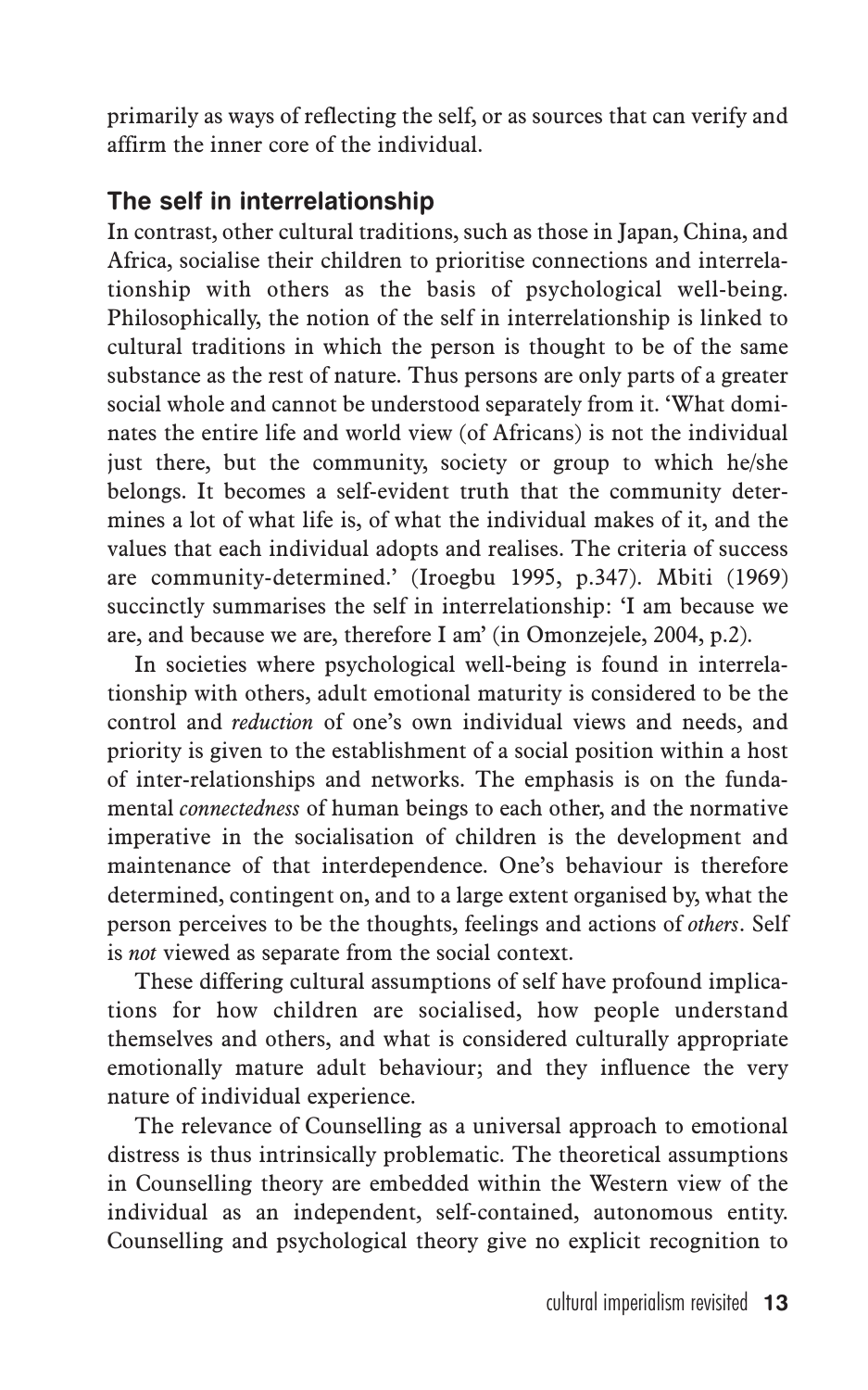the experience and understanding of self in cultures in which connections with others are the basis of psychological well-being, and do not take into account or acknowledge 'the entire concept that we each have a separate and unique identity is only one way, and a fairly recent one, of looking at the self. The Western idea that each person is an integrated and separate whole is a relatively uncommon idea, if one looks around the world. This focus on the self is fairly modern – 200 years' (Searle-White, 2001, p.70).

#### **'Two worlds'**

Because of the cross-over and contact between cultures in today's world, the two notions of self described above can be viewed to some degree as a simplified dichotomy and do not always accurately reflect the increasing complexities of cultural identity.

Increasingly, different cultural experiences of self are overlaid, one 'on top' of the other. For example, in traditional African cultures the predominant worldview is of interconnectedness between people and the natural world and the self in interrelationship with others. Children were/are socialised in the predominance of inter-relationships and networks, focussing on extended kinship ties and obligations, and ongoing generational connections with ancestors. However, with the migration to the cities, the concurrent decline in traditional social structures, and education curricula which are dominated by European/North American understanding of phenomena and omit traditional history and indigenous language, many Africans have *also* absorbed some cultural assumptions of the individualistic self.

Many Africans, particularly those who have received their tertiary education in Europe and North America, simultaneously psychologically inhabit 'two worlds', i.e. they hold both sets of cultural assumptions about 'the self', which they then have to find ways to reconcile. Socialisation in two very different notions of self can create internal psychological conflict in terms of identity (Gilbert, 2004).

Workshops facilitated by the author in African countries have consistently revealed the disjunction of the 'two worlds'. For example, on initial contact, mental health professionals in Lesotho appeared to hold Western assumptions of an individualistic self, but, over time, particularly when Sesotho (the predominant indigenous language in Lesotho) was included in the workshop, it became clear that the participants held both individualistic *and* interrelationship identities, depending on the context. In discussion, they described themselves as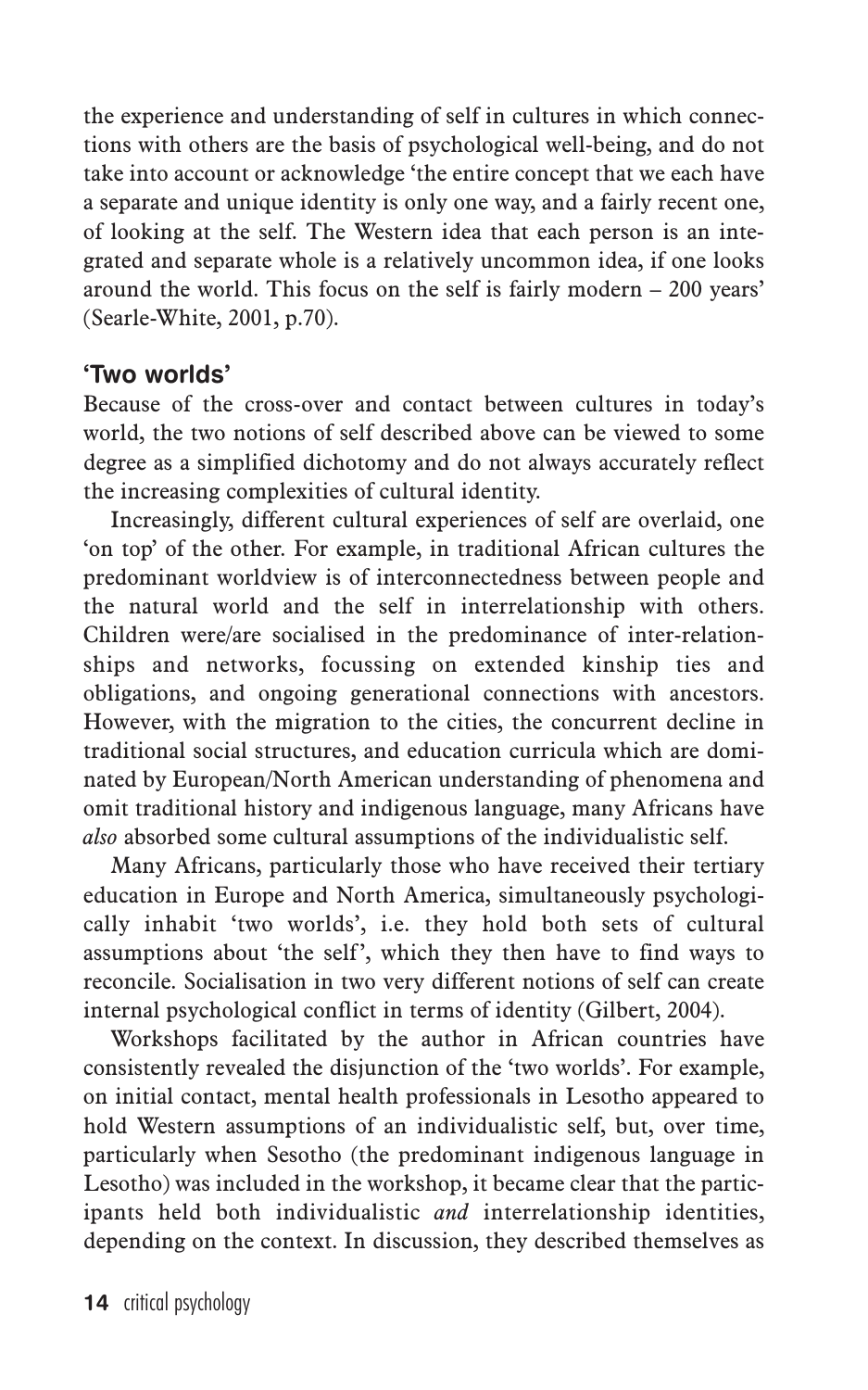being *between* cultures. It was clear that they were 'pulled' between their childhood socialisation of self based in the predominance of interrelationship, a very precious and important part of their identity, and an individualistic/separate self based on the very different North American/European cultural assumptions which they had developed through their schooling and higher education. For most, the African socialisation of their childhood was more significant, but it was evident that being 'in between' could be a source of significant difficulty (Gilbert, 2001a, b).

# **'Our languages are dying': Language and power in the process of globalisation**

The above quote is taken from an article (Cheruiyot, 2003) mourning the gradual extinction of at least sixteen out of the forty-two indigenous languages in Kenya. It is estimated that worldwide 6,800 languages are currently under threat – 2,400 indigenous to Africa, 672 in Indonesia, and 800 in Papua New Guinea – and that only 10 per cent of the present languages in the world will survive (Cheruiyot, 2003). Why does this matter so much? What has this to do with the global spread of Counselling?

'A lost language is a lost culture, a lost culture is invaluable knowledge lost' (Cheruiyot, 2003). Language is the most powerful means of transmitting culture to the next generation. Every language in a unique way defines *how* things are talked about and which *concepts* for making sense of the world are fundamentally assumed. The processes of socialisation and the acquiring of language provide the framework through which a person makes sense of the world and the guidelines by which existence is negotiated. Each person speaks, communicates and thinks within the constraints of a particular language, each of which has some fundamental concepts which are *unique* and which cannot be directly translated into another language. Thus there is an intimate and indivisible connection between language and psychology. 'Logic', thinking and language are *always* related to culture and, if this is not understood and accepted serious misunderstandings and conflict can occur.

Language is therefore fundamental in the exercise of power. Those whose language is spoken are automatically more powerful than those whose language is only spoken by a smaller number of people. If one culture can impose its language on a population, it has not only imposed words, but has also imposed culturally specific concepts and ways of defining and thinking about the world. When this occurs,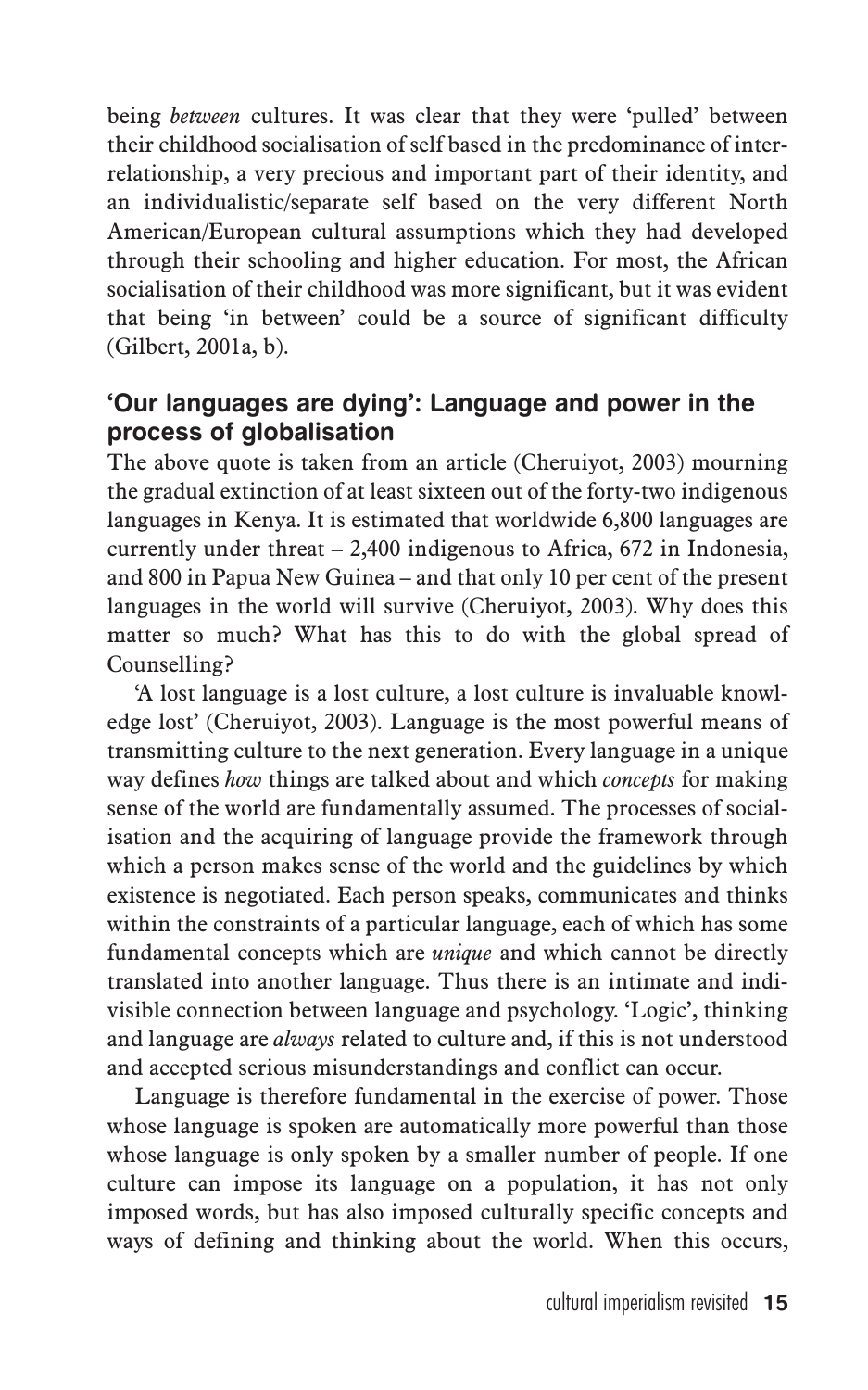different understandings and ways of thinking embedded in indigenous languages are automatically denied validity and expression. Dominating others through language is the essence of cultural imperialism. Since the imposition of languages by the colonial powers, this process has gathered greater and greater momentum in the name of 'progress' and 'development'. Through advanced communications technology, cultural imperialism through language – predominantly North American English – continues apace.

How do the issues of language and power relate to cultural globalisation and Counselling? The implications are profound and cannot be fully explored within this paper, but the following 'simple' issues highlight some of the fundamental difficulties.

The first 'simple' difficulty refers to the word/concept 'Counselling' itself. This *concept* (not just the translation of the word) is unknown in many cultures. For example, in Lesotho highly educated mental health professionals were unable to find an equivalent word or concept for Counselling in their own language (Sesotho). Eventually they suggested three possibilities, but none fully captured the essence of the concept of 'Counselling' as understood in English.

A second issue relates to the process of Counselling, i.e. what is happening. Counselling takes place within a relationship between two people. Part of the process is that the person who is suffering emotional distress attempts to describe to the Counsellor the substance of that distress. This requires the person to put into words what they are feeling within their own 'internal private self'. If both parties have the same North American/European language they will automatically share not only a common vocabulary, but also a host of unspoken cultural assumptions about the internal experience of self, and how emotional distress is felt and expressed. They will also be able to share and understand the ways in which their language is used to describe internal emotional states. However, if the Counselling process is attempted in a language/culture which does not contain the Western cultural assumptions and concepts of an individualistic self, even apparently 'simple' notions, such as privacy, stress, and anxiety may have no direct translation or equivalent.

In addition, for those socialised in cultures where interrelationships with others are the primary source of identity, the notion of talking as an individual to an 'outsider' can be profoundly alien. The separation of one person from their family or social group to speak about their feelings may lead to the person being stigmatised or ostracised within their own community.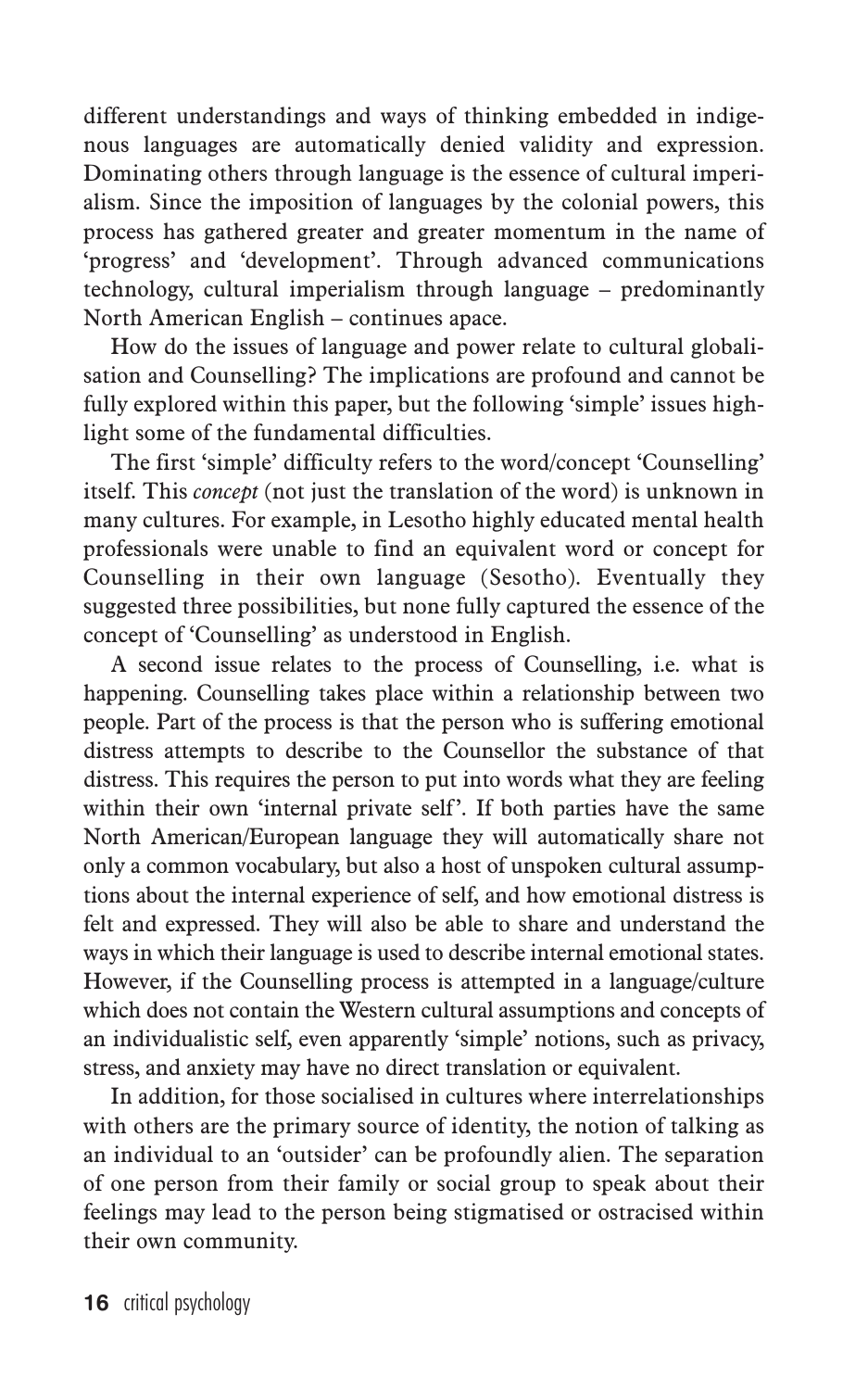### **Ghana: cultural globalisation and personal experience**

Having outlined some of the theoretical difficulties inherent in the globalisation of Counselling, the second part of this paper highlights some of these dilemmas from a more personal standpoint – a visit to a University Counselling Centre in Ghana. The first describes some aspects of Ghanaian cultural identity as experienced personally by the participants in the workshop facilitated by the author; the second describes the current life dilemmas of Afia, a postgraduate student. These descriptions are initially given without comment. Connections are then drawn to illustrate some of the theoretical difficulties presented earlier, and suggestions are put forward as to how, if Counselling is to be provided within cultures which are not congruent with its theoretical assumptions, this could be carried out with the maximum care.

# **Cultural identity**

As part of the workshop a semi-structured questionnaire was used to provide a structure with which the participants could reflect on their own cultural identity, and which they could use as a basis for extensive group discussion (available from the author on request).

Each of the ten participants had a postgraduate qualification and all worked within the University as lecturers/Counsellors. Each participant's mother tongue was an indigenous Ghanaian language learned within their family of origin – Fante, Ewe, Twi, Ga – before each began to learn English (at the average age of six). Every participant also spoke at least one other indigenous language in addition to that of their own tribe (at least 100 linguistic and language groups have been recorded in Ghana [www.ghanaweb.com]). However, the participants came from different parts of Ghana and no single indigenous language was common to all.

English is the official language of Ghana, and is the language of tuition at the University, but only two participants felt more fluent in English compared with their mother tongue, and only three used English for silent thinking. However, all commented that that they found it easier to discuss professional issues in English, as many professional concepts in English had no equivalents in the local languages. Some felt that the domination of English contributed to a loss of a sense of belonging to their tribal group: 'in my home language I feel I belong and am being properly understood'. Some, but not all, expressed uncertainty and anxiety in relation to language: 'sometimes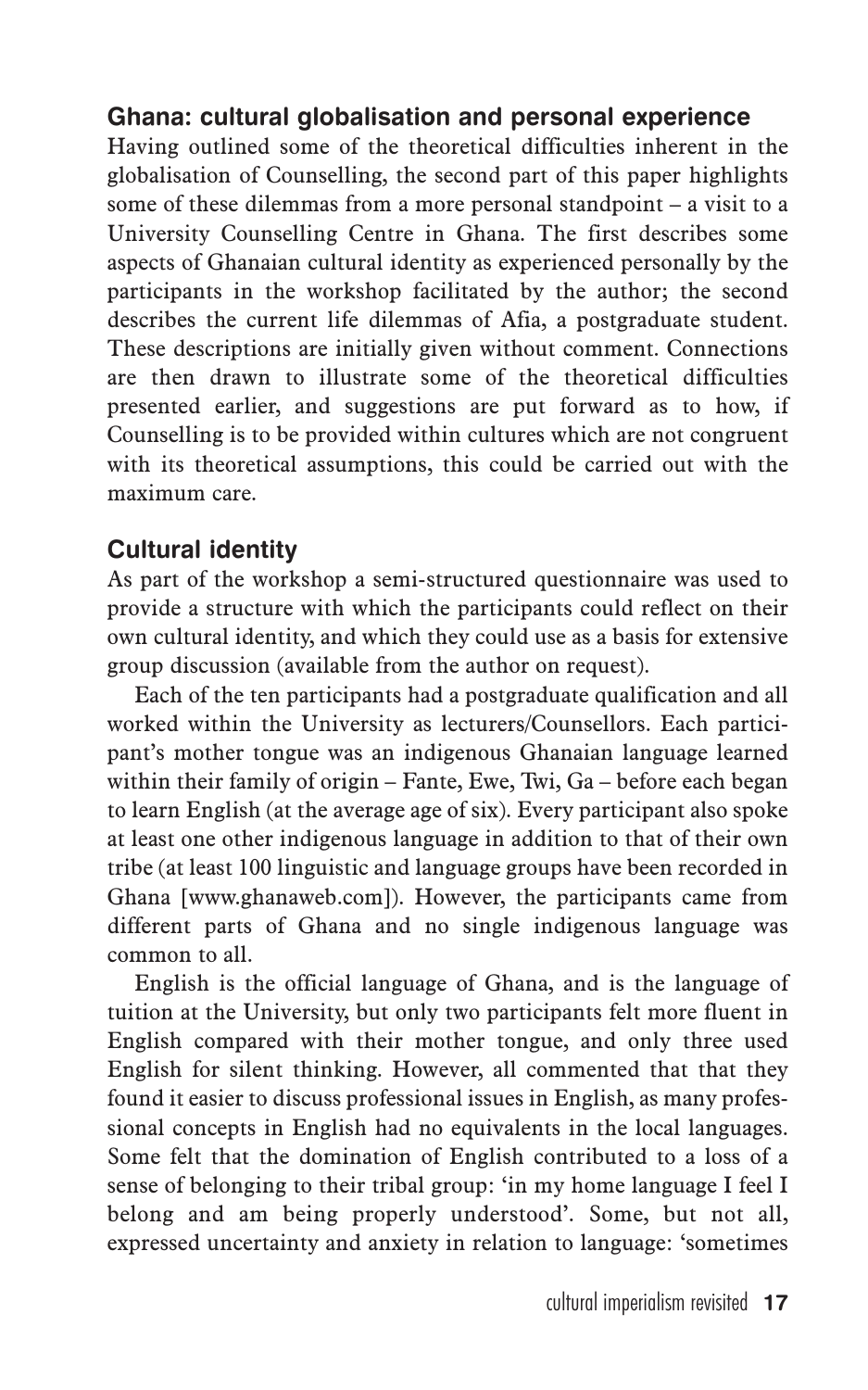I feel I am inadequate among intellectuals. I fear I may not have enough words to express myself', 'there is fear that I might not find enough or adequate expressions for all that I want to convey to the listener'.

In terms of the 'two worlds' and being between cultures, many responses revealed this duality: 'I am a child of Ghana, I am a Ghanaian, I am a dual personality because I wish I could speak my home language more fluently but am handicapped', 'I am a Ghanaian but my tribal identity in terms of language is inadequate', 'I describe myself as a Fante', 'I feel alienated from my culture'. When reviewing what aspects of their traditional culture they would wish to pass on to their own children, most of the participants were in agreement: 'respect for authority, elders and the preservation of our cultural values. I believe the local language should be taught and spoken', 'all my cultural heritage, particularly respect to the adult', 'a sense of belonging to a particular tribe'.

Participants commented on more recent changes in Ghanaian culture. Cultural changes in parent/child relationships were felt to be an improvement on the past: 'the restrictions placed upon children – I discuss rather than dictate issues to them', 'I could not converse with my parents. Now my children not only interact with me as their parent but also as their friend, we can converse and share secrets'. However, all the participants were very unhappy about other aspects of cultural change and some described an acute sense of cultural loss and cultural dislocation: 'my education took me away from my culture', 'what has been lost is how our grandparents and parents could use proverbs to communicate with others. Today I find it difficult to use proverbs. We have learned the whiteman's language and where it is appropriate to use a proverb we use its equivalent in English', 'the way we dress is a marked departure from the way my parents dress. I have never seen my father in trousers, let alone a suit. This new way of dressing has come about because of a cultural invasion from the West.'

Other aspects of Western culture considered to have had negative influences in Ghana included: 'films that portray make-believe, which portray what is false as true and which our young people have imbibed wholly', 'the seeming superiority educated Ghanaians place on English to the extent that they only speak English to their children at home', 'materialism, individualism, disrespect for Ghanaian culture, pornography', 'expression of love openly through kissing, some forms of dressing, being in a suit on a hot day, women putting on tight dresses that expose body contours'.

The following words reveal the essence of some of the dilemmas and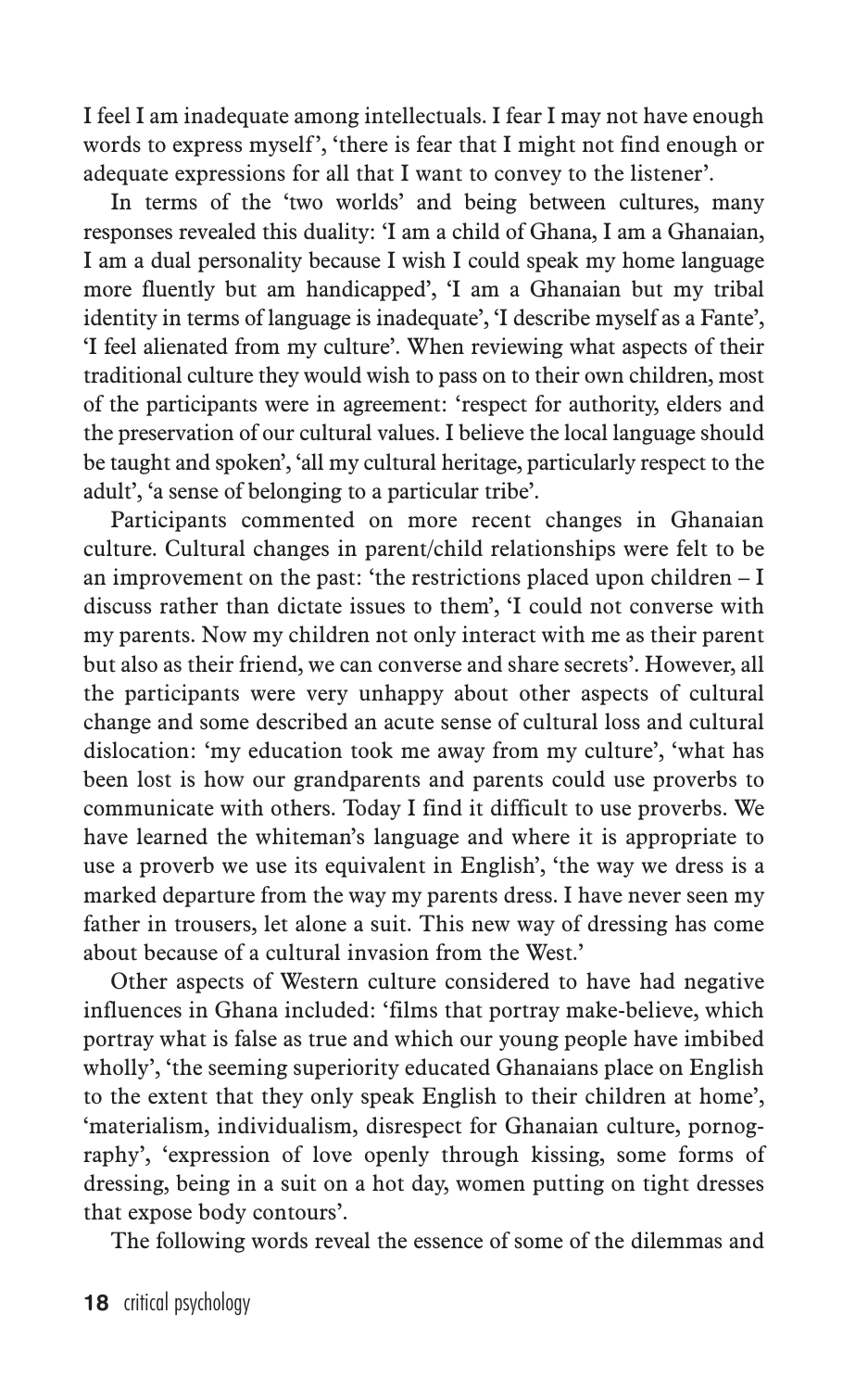conflicts of cultural identity in present day Ghana: 'it (Western culture) has broadened my outlook beyond my own cultural frontiers but it has widened the gap between me and my roots', 'there should be a blend of what is good in both Ghanaian and foreign culture. The gradual erosion of our culture should be halted', 'cultures should not be copied blindly, what is good for one cultural group may not be good for another', 'since culture is dynamic, Ghanaians should learn to keep the status quo of our culture. Our children throughout our schools should not lose this'.

# **Afia\* – life dilemmas**

Afia was a postgraduate student who asked to see me after I had attended a student group discussion at the Counselling Centre. Afia and I met twice. Her situation was as follows: Afia is aged thirty, a qualified teacher who is at University to complete a Master's degree (this will entitle her to a higher salary). She is married with two children aged four and one. She initially described her problem as her motherin-law with whom she says she does not get along. It also became clear that she married her husband at the suggestion of her brother, and that the man Afia loves was not considered suitable by her family. The marital relationship is not good, and her husband often works away from home. Afia accepts the marriage and its continuation. When her first child was born, her husband suggested, as is sometimes the custom in Africa, that their son be brought up by his own mother who lived up country, two days travelling away. Afia had little choice in this arrangement but, as time has progressed and her second child, a daughter, was born, Afia has become increasingly unhappy. She feels estranged from her son, is deeply upset at not bringing up her son herself and disapproves of the way her mother-in-law is treating him. She is very distressed at being separated from him (although she has not revealed this to anyone as yet) but, due to the web of obligations and kinship in which she lives, she does not feel able to act independently to reclaim her son and bring him back to live with her and her daughter. Afia is finding it increasingly difficult to concentrate on her university work, does not feel able to confide in anyone about her feelings and does not know what to do to change the situation.

# **Insurmountable obstacles or re-thinking counselling?**

The phenomenon described as 'globalisation' will continue to have profound effects worldwide. However, in relation to the promotion of Counselling as part of the cultural imperialism inherent in this process,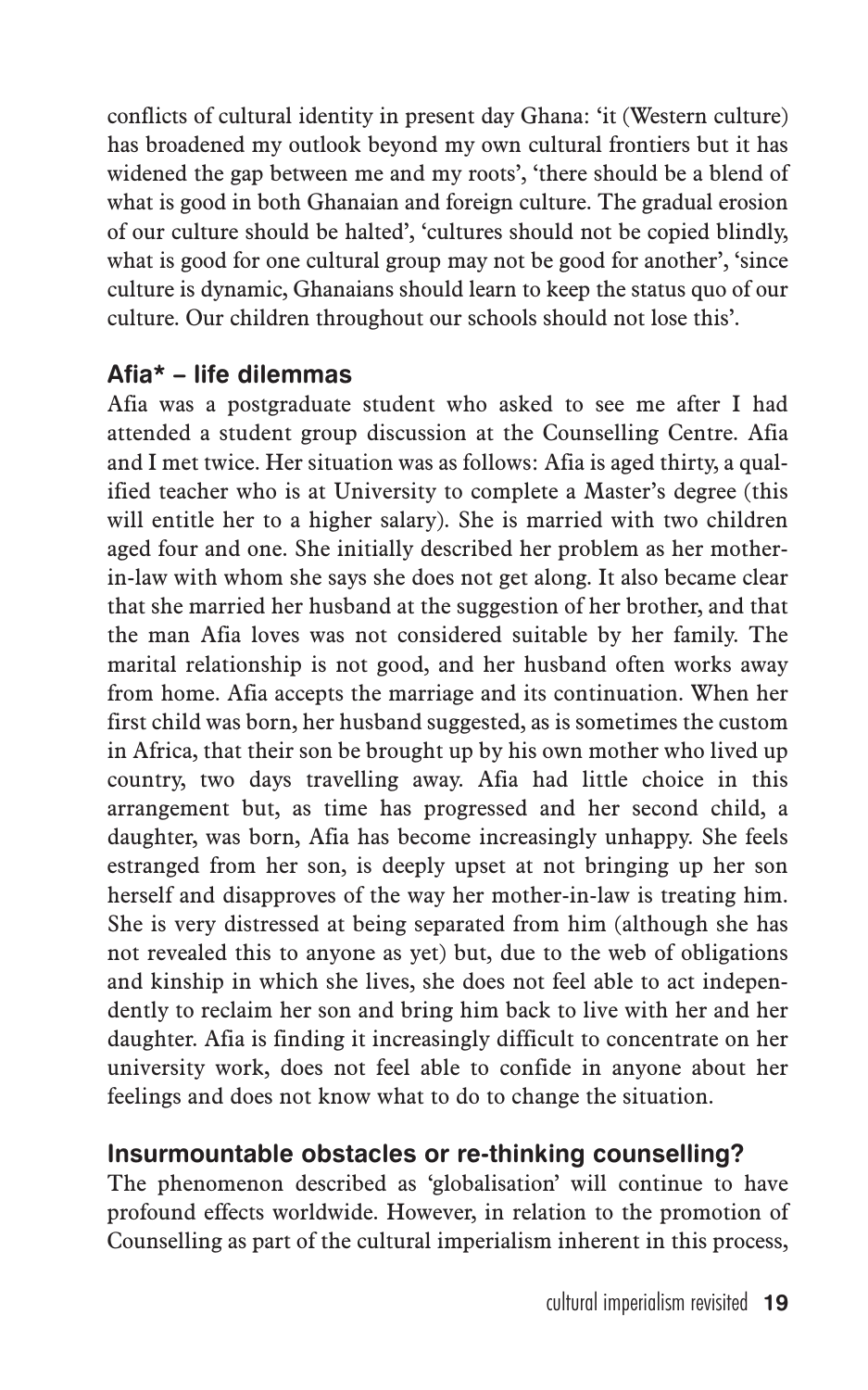fundamental questions need to be asked: can Counselling be of any value to individuals whose cultural background and language are of a very different nature from the culture and language in which Counselling as a form of help has been developed? If so, what caveats need to be heeded and what modifications made to ensure that the provision of Counselling in the guise of help is not just another example of the subtle imposition of the dominant global culture's concepts, language and ways of responding to emotional distress? The following sections will put forward some suggested answers to these questions.

# **Cultural change/cultural loss**

Cultural dislocation and loss are inevitable consequences of the rapid social change of globalisation. All change, no matter how seemingly beneficial, involves elements of loss (Maris, 1996), and the universal human response to loss is to experience grief (Murray-Parkes, 1998). Afia and all the participants at the workshop would be considered part of the 'elite' in Ghana, having had all the 'advantages' of a postgraduate level of education, but all expressed feelings of loss and uncertainty regarding their own individual cultural identity and tribal language. Each felt the greatest sense of belonging primarily through their *own tribe and language*, but all also experienced a sense of loss in recognising that their education had distanced them from this sense of rootedness. However, *at the same time*, they also considered themselves to be Ghanaian, and recognised Ghana as a unified country with English as the common language. Most were worried that their own tribal cultural identity was being subsumed by North American/European culture and that their children might lose their tribal roots. All were unhappy about some of the effects of the global culture on Ghana and their own traditions.

A 'simple' experience of cultural loss was described by a participant who with anger commented on how much he detested wearing a suit, and how unsuitable it was as clothing in a tropical, humid climate. His own father had never worn a suit and always maintained traditional dress, which is far better suited to the climate. This participant felt that, regardless of his own personal feelings, due to the incorporation of Western lifestyles in Ghana, he had little choice but to wear European clothing. Discussions illuminated a state of deep ambivalence and powerlessness – nostalgia and deep attachment to tribal and traditional cultural identities, and grief at their loss, but simultaneously a commitment to the ideal of Ghana as a single nation and acceptance of cultural change and material progress.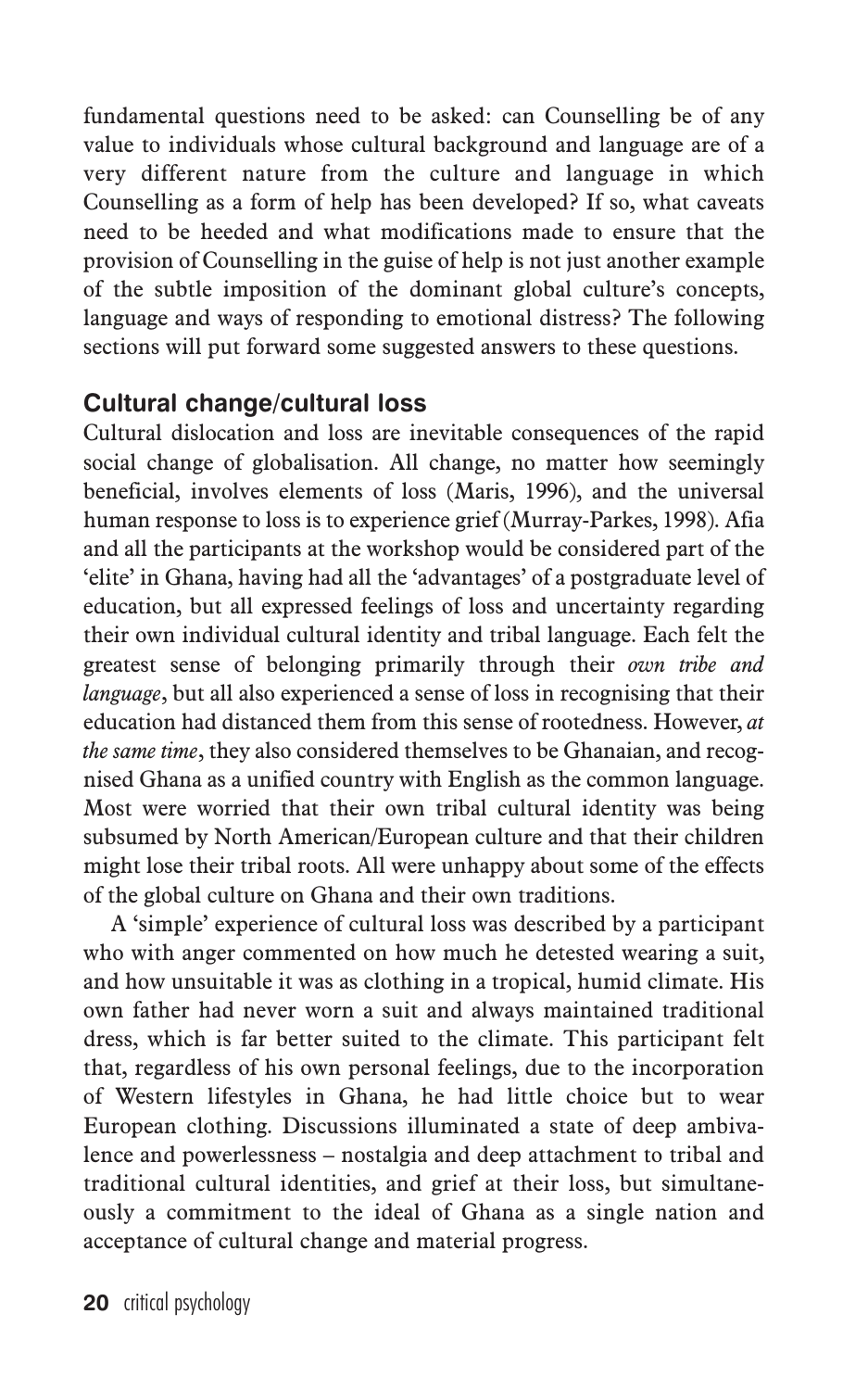Conversations with Afia also revealed how she was 'between cultures'. Her 'dual identity' was reflected by her uncertainty whether to remain true to the deep emotional significance of extended family and kinship – the basis of her primary socialisation – versus acting on her own needs as an individual (individualism which her Western based education and exposure to Western media would have encouraged). How should she resolve her distress? By not revealing her feelings, maintaining her web of interrelationships, and attempting to change the situation in traditional cultural ways to maintain tribal and family ties? Or should she act independently as a modern woman of Ghana? Afia was experiencing internal conflict between the parts of herself which lived in different cultural worlds. Her cultural identity was not secure and her ambivalence reflected the loss of her cultural certainty as to how to resolve her difficulties.

Both the workshop participants and Afia treasured their tribal affiliations, traditions and language and appeared to be actively struggling to maintain those identities while at the same time simultaneously incorporating a predominantly Western lifestyle. For most it seemed that the process of integration was limited and still an ongoing process, and that all experienced different internal selves simultaneously, which, through their mother tongue and English, carried different cultural 'worlds' and identities.

#### **Language**

As discussed, the importance of language in terms of cultural transmission, how the internal self is experienced, how the individual makes sense of emotional distress and what is considered to be helpful, cannot be overstated. It is of extreme significance that almost all of the participants used their own tribal language for silent thinking, and only felt more comfortable in English when discussing professional issues. Thus their internal experience of their own thoughts and feelings was in the language of their first identity, i.e. that of tribe. Being asked to describe feelings in English therefore would require internal 'translation' and the use of English concepts to describe complex emotional states. Informal discussions revealed that, for most participants, accurate and true expression of deepest feelings could only occur when speaking the mother tongue which they used in their own internal dialogue and that, even when fluent, nuances of feeling could not be expressed or were lost when speaking English.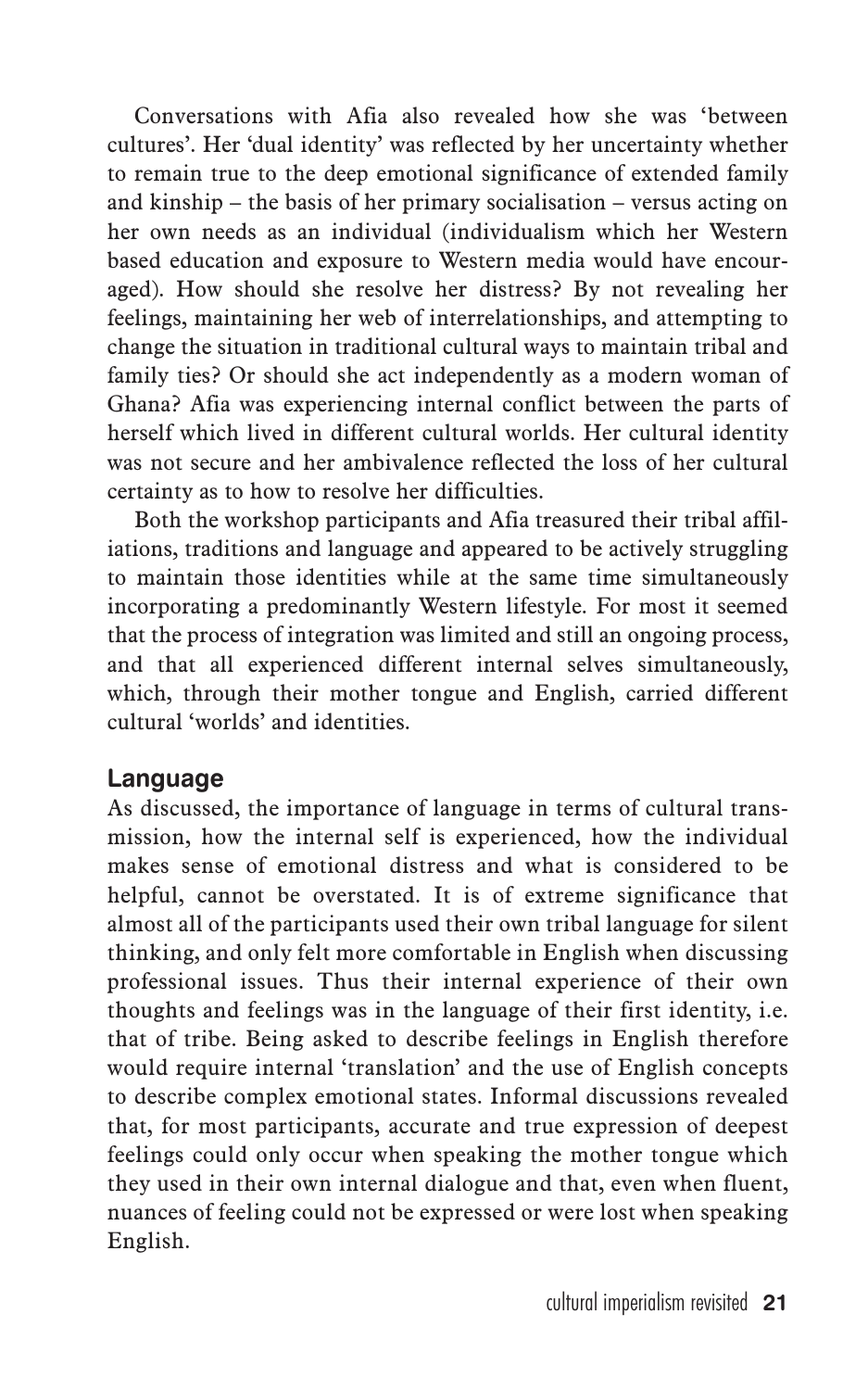### **Afia: counselling or conversations?**

Afia's reasons for asking to see me were principally because I was a 'stranger', completely separate from her daily life and network of friends and relatives. As mentioned in earlier sections relating to the 'self', Afia's socialisation in Ghana's African tribal culture is one where the self is predominantly experienced in interrelationship with others, and honouring obligations is essential for the maintenance of the social fabric. It can therefore be extremely difficult to express critical or negative feelings, particularly towards family members. Afia had been unhappy for some time but had not felt able to speak to others about the source of her unhappiness. Her conversations with me provided her with that opportunity, and as she was telling me about her situation I asked occasional clarifying questions to make sure, as far as possible, that I had understood *her* view of her situation.

Once Afia felt that I had understood her situation sufficiently, *she* described what options she felt were open to her, and again I asked some clarifying questions. Had I been working in my own culture, some internal assumptions would have automatically come into my mind, but I was very aware that, within a culture very different from my own, I *did not know or understand* what the possibilities were. Through this 'discussion' Afia was able to be open about some of her feelings and the difficulties, and she herself decided that she *did* wish to change the situation. She *did* want to have her son returned to her, even though having another relative bring up a child is not unusual in Africa, but she also just as strongly wanted to maintain her family and interrelationships – essential aspects of her own life and well being. Thus the dilemma for Afia was how to resolve the tension in wanting to bring up her son herself because of her unhappiness at her mother-in-law's treatment of him, and also, at the same time, maintain the interrelationships and family networks of which she was an integral part. Afia's own solution to her dilemma enabled her to resolve this tension – she decided to act to try and secure her son's return, but do so indirectly by approaching one of her own male relatives who might be understanding and sympathetic to her situation. This strategy would ensure that her interrelationships remained intact. For Afia, having a male relative to intervene with her husband's relatives on her behalf was the only solution to her dilemma.

Afia's own comments on our conversations were telling, both in terms of her experience of being between cultures and why she had found the conversations helpful. Afia felt that the conversations which had taken place between us could not have happened with either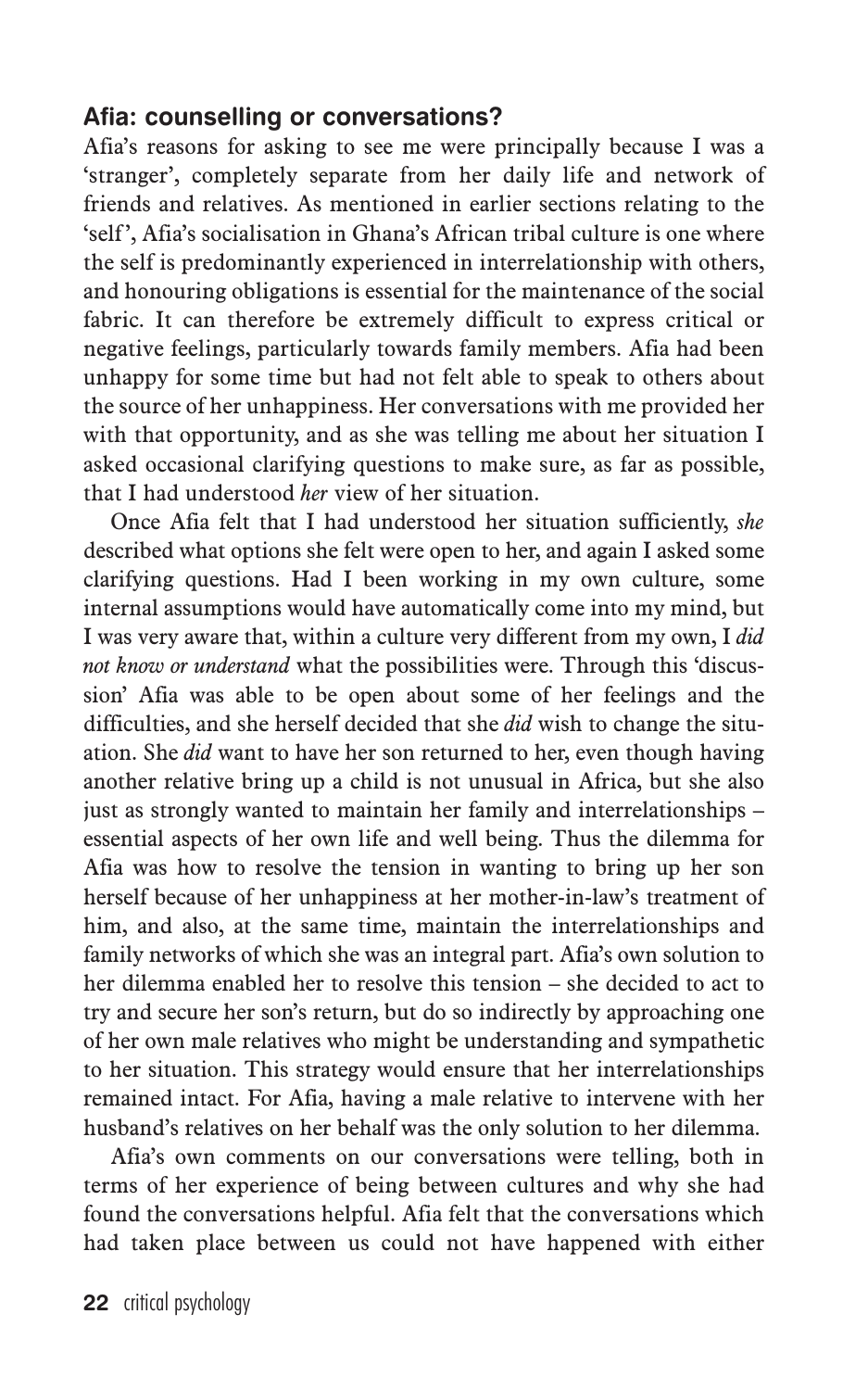friends or members of her family. She would have been too concerned as to what they might think of her and she was frightened of the consequences within her extended family if she had risked exposing her true feelings or acted independently to reclaim her son.

Could my conversations with Afia be defined as 'Counselling'? If so, were they effective/useful? The answers to both seem to be 'yes' and 'no'! My conversations with Afia were definitely different from those she felt able to have with family and friends (a common reason why Counselling can be so valuable) but it is less clear whether our meetings could be construed as 'Counselling'. Afia had to speak in English, and this was likely to have had significant effects on her capacity to express her feelings. As was shown in the workshop, even when fluent in English the majority used their mother tongue for silent thinking. Thus it is very likely that Afia's silent thinking and her experiencing of feelings would be in Fante. To be able to converse with me, she would have had to 'translate' feelings and concepts.

Another way in which our conversations may not be accurately construed as Counselling, is that, because of the cultural differences between us, it is unlikely that I would have been able to achieve the level of intuitive understanding which would have enabled me to help Afia at 'deeper' emotional or psychological levels. My own role was one of 'active listener', asking clarifying questions and allowing Afia the 'space' in which to find her own solution to her situation. We *did* establish a relationship in which she felt accepted, and able to trust me sufficiently to explore the dilemmas in her life which were causing her unhappiness, and in that sense, she experienced our conversations as therapeutic and considered them to have been of benefit.

Synthesising my experience in Ghana, and other workshops I have facilitated in African countries, I would like to put forward some guiding principles which could help ensure that if 'Counselling' is offered in non American/European cultures it is with sensitivity and great care.

#### **Minimising cultural imperialism in counselling: some guiding principles**

#### *Language*

Cultures are like languages. The world they describe is the same but the ways in which they do so are almost infinitely varied. There is no universal language, there is no way we can speak, communicate or even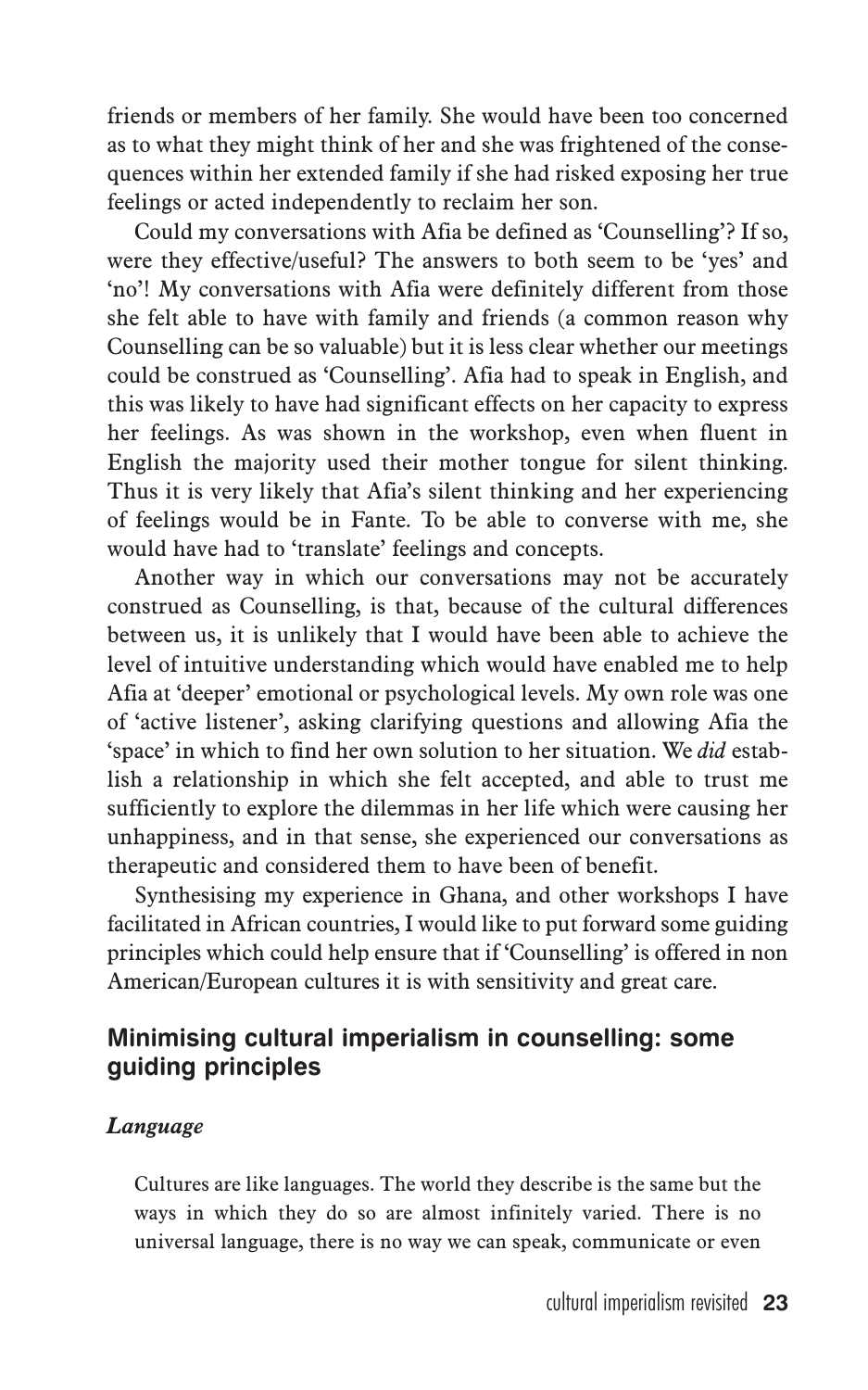think without placing ourselves within the constraints of a particular language whose contours were shaped by hundreds of generations of speakers, story tellers, visionaries, artists. What we cannot do is place ourselves outside the particularities of language to arrive at a truth, a way of understanding and responding to the world that applies to everyone at all times (Sachs, 2003, p. 54).

Accepting the uniqueness, diversity and validity of all languages and cultures and the unique cultural assumptions embedded within them is the first principle.

If a North American/European Counsellor whose first language is English is working with someone whose mother tongue is not English it is therefore imperative to acknowledge language issues explicitly and for the *Counsellor* to accept responsibility for his/her own limitations in understanding. An atmosphere must be created from the beginning such that the *client* is assumed to be the expert on himself/herself and *not* the 'qualified', 'higher status' Counsellor.

#### *Listening*

If it is accepted that ways of understanding and making sense of the world are infinitely varied, the next principle is a commitment to active, accurate listening. Listening, rather than doing or telling, is an extremely challenging process – it is to attempt to understand how life is experienced by another person, and to try to see the world through someone else's eyes. This is even more difficult when two people do not share the same mother tongue and have grown up in cultures whose assumptions for making sense of the world and experience are very different.

According to Slim and Thompson (1993):

Listening is based on certain principles ... It needs the human skills of patience, humility, willingness to learn from others and to respect views and values that you may not share. (p.3) ... A central part of any attempt at listening is a commitment to accept the idiom of the people who are talking. This automatically contributes to a more equal relationship. ... Ideally it should take place in the speaker's mother tongue. In this way the burden of translation and understanding is passed back to the listener, and begins to balance the scales in the communication process. (p.9) ... The process of listening reverses the roles of expert and pupil. ... the listener sits at the feet of the people who are obviously experts on their own life and experience. (p.10)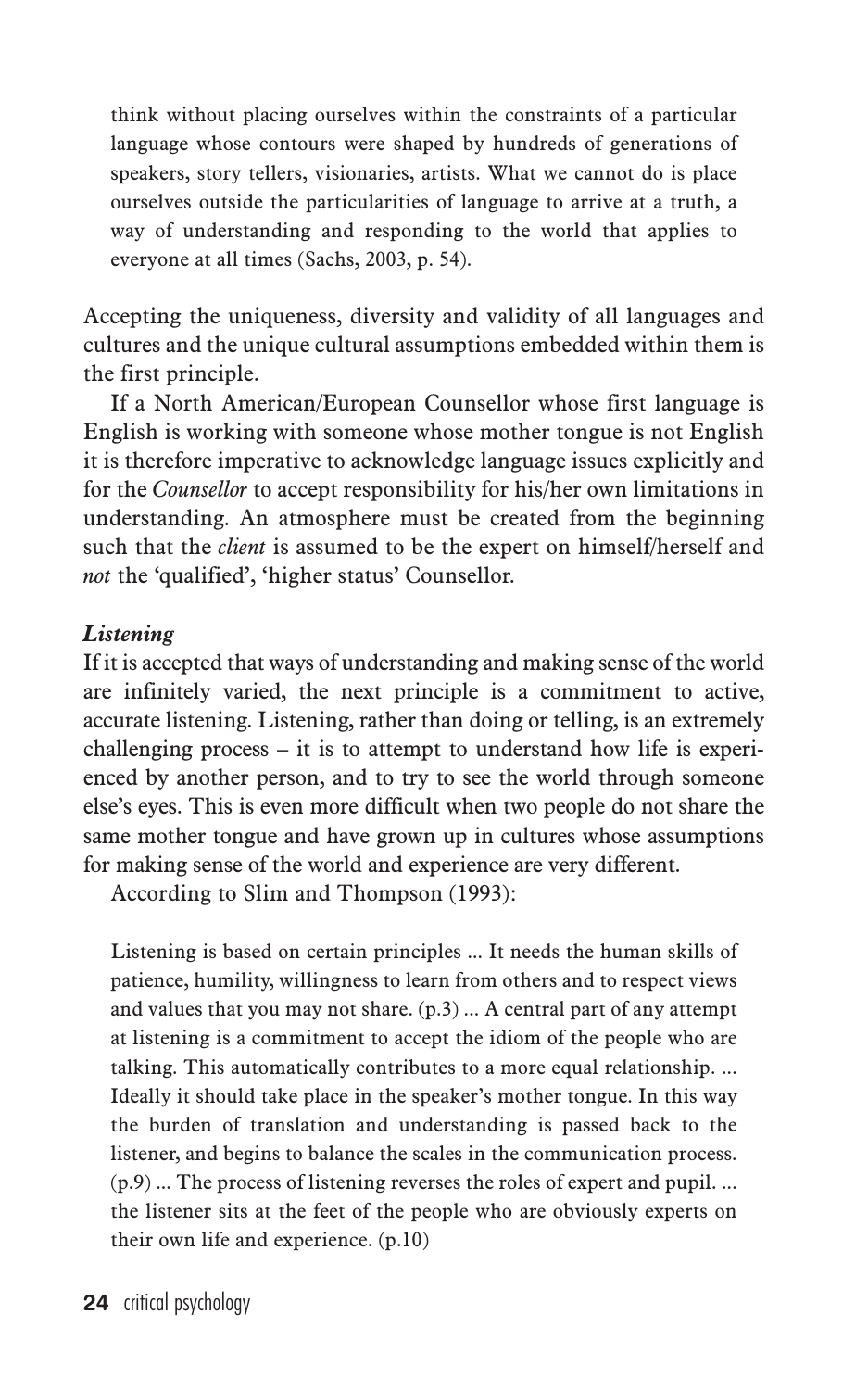### *Recognition of different selves*

Everyone has many different aspects to their identity, and will experience parts of themselves differently in different contexts, roles and situations. It is therefore always essential to acknowledge that this experience of having different selves is normal, and that the different parts of one's self may sometimes experience and feel things differently – for example Afia described thoughts and feelings stemming from her educated, more Western self, and very different thoughts and feelings stemming from her childhood socialisation. Being able to present these different parts of self as *normal* can enable people to talk more easily and openly about internal psychological conflict, and experiences of cultural loss and change.

#### *Counselling training*

In addition to the difficulties and dilemmas posed by those from Western cultures providing Counselling to those with very different cultural backgrounds, training in Counselling/therapy is also now being offered at institutions of further education in almost all countries in the world. Unfortunately, due to past colonialisation by European countries and the current globalisation onslaught, there are still many areas of life in 'developing' countries in which Western ways are considered 'superior', particularly in education. My experience in Ghana revealed that the curriculum for Counselling training was predominantly Western, and did not specifically incorporate local cultural understandings and language. It also did not address the fundamental difficulties of applying the Western individualistic understandings of the self which underpin Counselling theory to their own tribal cultures.

If one to one help provided through Counselling and Counselling training is to be useful, rather than the imposition of one culture's understandings on another, it must be built on the uniqueness of each language and culture. It must actively recognise that 'it is through a shared unique culture that we are enabled to know "who we are"' (Smith, 1991, p 17) and thus support and validate every unique culture rather than impose the North American/European culture of globalisation.

Local culture and language must provide the dominant contribution, and an atmosphere, created *from the beginning*, in which it is accepted that local students are the experts. It must also be articulated clearly that aspects of Western counselling theory and practice may be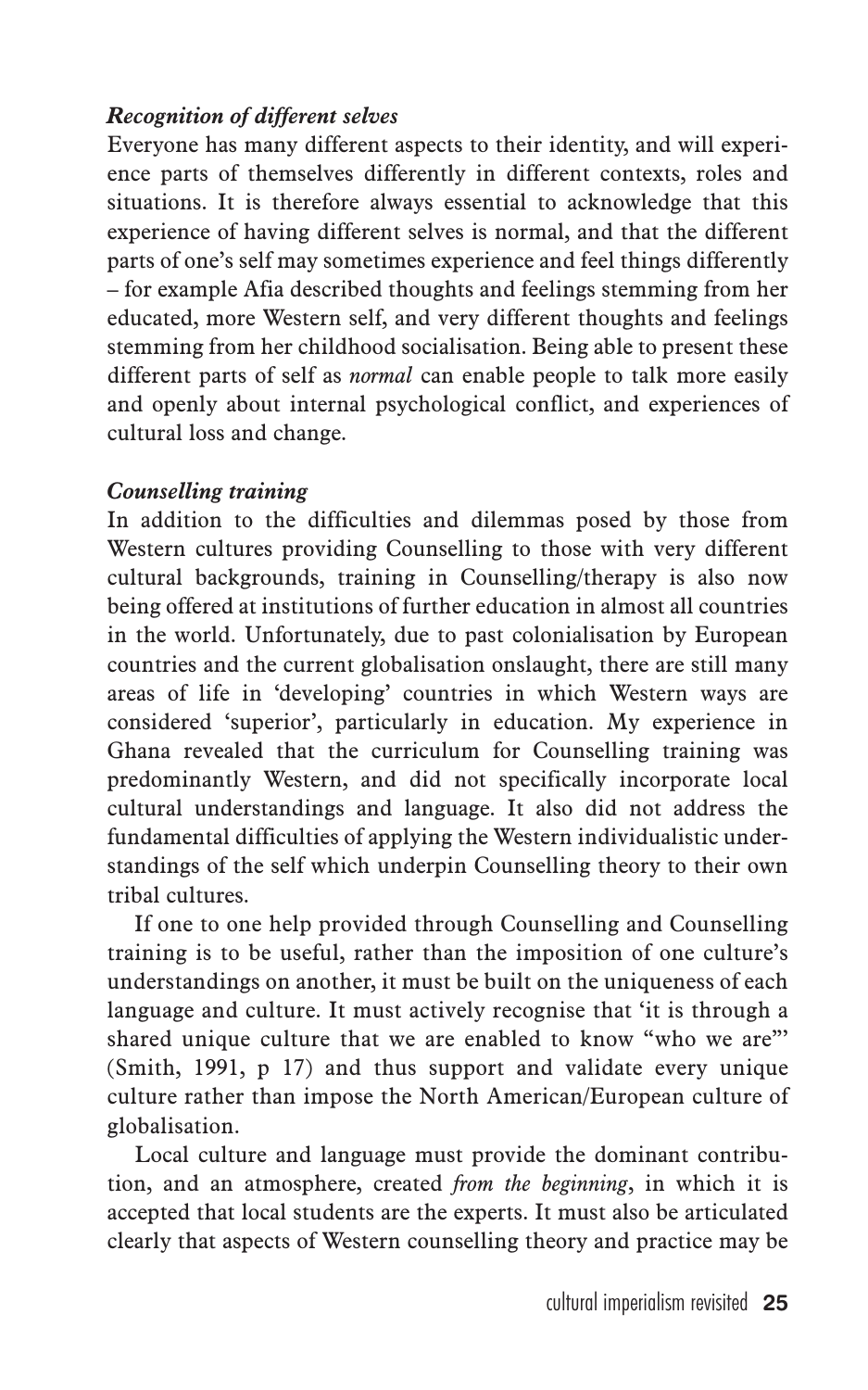of limited relevance. Counselling training programmes being conducted in non North American/European cultures need to incorporate the following elements:

Curricula need to be flexible and modified to reflect the personal and professional experiences of the participants.

Any theories stemming from Western cultures must be presented *tentatively*, always within the context of local language and culture, and with a clear message that their relevance may be limited.

Local language; the expression of feelings and concepts of emotional healing within local culture must be examined by the participants extremely carefully to minimise the likelihood of any assumptions from Western Counselling theory being taken as 'universal'.

All opportunities must be taken to validate pre-existing knowledge, experience and indigenous language.

Students could research and develop their own 'Counselling' handbook, which would outline the ways in which their own culture expressed feelings and provided emotional care.

#### **Concluding comments**

This paper has been ambitious in its scope and it is not possible to fully do justice to such a complex topic. It has been argued that the uncritical export of counselling worldwide, with its individualist assumptions from North American/European culture, is part of the cultural imperialism inherent in globalisation. It is also argued that the imposition of Counselling as a way of responding to emotional distress can contribute to the further destruction of cultures and languages.

Western cultures are often arrogant in their assumptions that they have the solutions to all problems. Such arrogance has had deleterious and destructive social and environmental effects worldwide, and has also explicitly devalued different cultural understandings.

'Universal cultures have done immense harm' (Sachs, 2003, p 47). The human environment depends on cultural diversity, and 'no one civilisation encompasses all the spiritual, ethical and artistic expressions of mankind' (Sachs, 2003, p61). Therefore the cultural imperialism inherent in the export of Counselling is fundamentally a *moral* issue. Does Counselling actively work to sustain and support cultural diversity and the uniqueness of every individual, or is it yet another avenue for the promotion of cultural sameness? Some Western psychological understandings *could* be useful, but, wherever it takes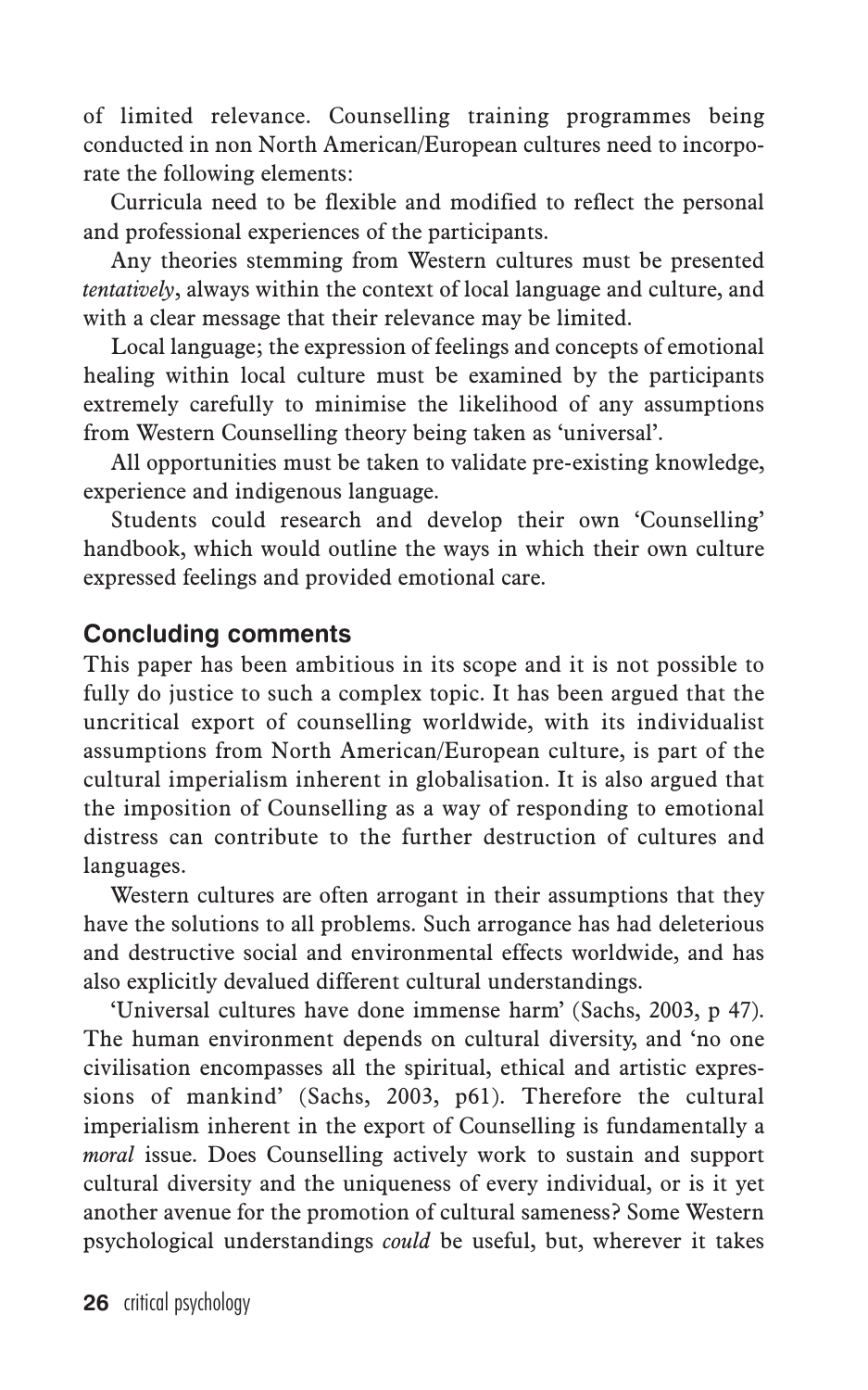place, Counselling must always validate the uniqueness of each individual's life, culture and language, rather than being simply another conduit for the process of globalisation.

#### **References**

Cheruiyot, K. (2003). 'Our Languages are Dying'. www.GlobalEnvision.org .

- Gilbert, J. (1999). 'Responding to mental distress: cultural imperialism or the struggle for synthesis?'. *Development in Practice*. 9 (3). 287-295.
- Gilbert, J. (2001). 'Cross cultural issues in Counselling Skills Training: Lessons from Lesotho'. *The Health Exchange*. April 18-19.
- Gilbert, J. (2001). 'Cross cultural issues in Counselling Skills Training: Lessons from Lesotho'. (Part 2). *The Health Exchange*. June 22-24.

Gilbert, J. (2004). 'Two Worlds: Integration, synthesis or conflict? Psychological perspectives on cultural identity in Africa'. *Developing a Culture of Peace and Human Rights in Africa. African Peace Series Vol 1.* Deusdedit Nkurunziza (ed.), Konrad-Adenauer Stiftung: Kampala.

- Iroegbu, P. (1995). *Metaphysics: The Kpim of Philosophy*. Owerri: International Universities Press Ltd.
- Marcus, H. R. and S. Kitayama (1991). 'Culture and the Self: Implications for cognition, emotion and motivation'. *Psychological Review*. 98 (2): 224-253.
- Marris, P. (1996). *Loss and Change*. Routledge: London.
- Murray-Parkes (1998). 'Understanding grief across cultures'. *Psychiatry in Practice*. 3: 5-8.
- Omonzejele, P.F. (2004). 'Mental health care in African traditional medicine and society: A Philosophical Appraisal'. *Eubios Journal of Asian and International Bioethics*. 14: 165-169.
- Patel, V., F. Gwanza, E. Simunyu, I.C. Lloyd, A. Mann (1995). 'The phenomenology and explanatory models of common mental disorder: a study in primary care in Harare, Zimbabwe'. *Psychological Medicine*. 25: 1191 – 1199.
- Patel, V., F. Gwanzura, E. Simunyu, G. Lewis and A. Mann (1997).'The Shona Symptom Questionnaire: the development of an indigenous measure of common mental disorders in Harare'. *Acta Psychiatrica Scandinavica*. 95: 469-475.
- Sacks, J. (2003). *The Dignity of Difference.* Continuum: New York
- Searle-White, J. (2001). *The Psychology of Nationalism*. Palgrave: New York.
- Schreiber, S. (1995). 'Migration, traumatic bereavement and transcultural aspects of psychological healing: loss and grief of a refugee woman from Begameder County in Ethiopia'. *British Journal of Medical Psychology*. 68: 135-142.
- Slim, H. and P. Thompson (1993). *Listening for a Change*. Panos Publications: London.
- Smith, A.D. (1991). *National Identity*. Penguin Books: London.
- Williams, D.I. and J.A. Irving (2001). 'Counselling as Western Religion'. *Journal of Critical Psychology, Counselling and Psychotherapy*. 1(1): 3-9.